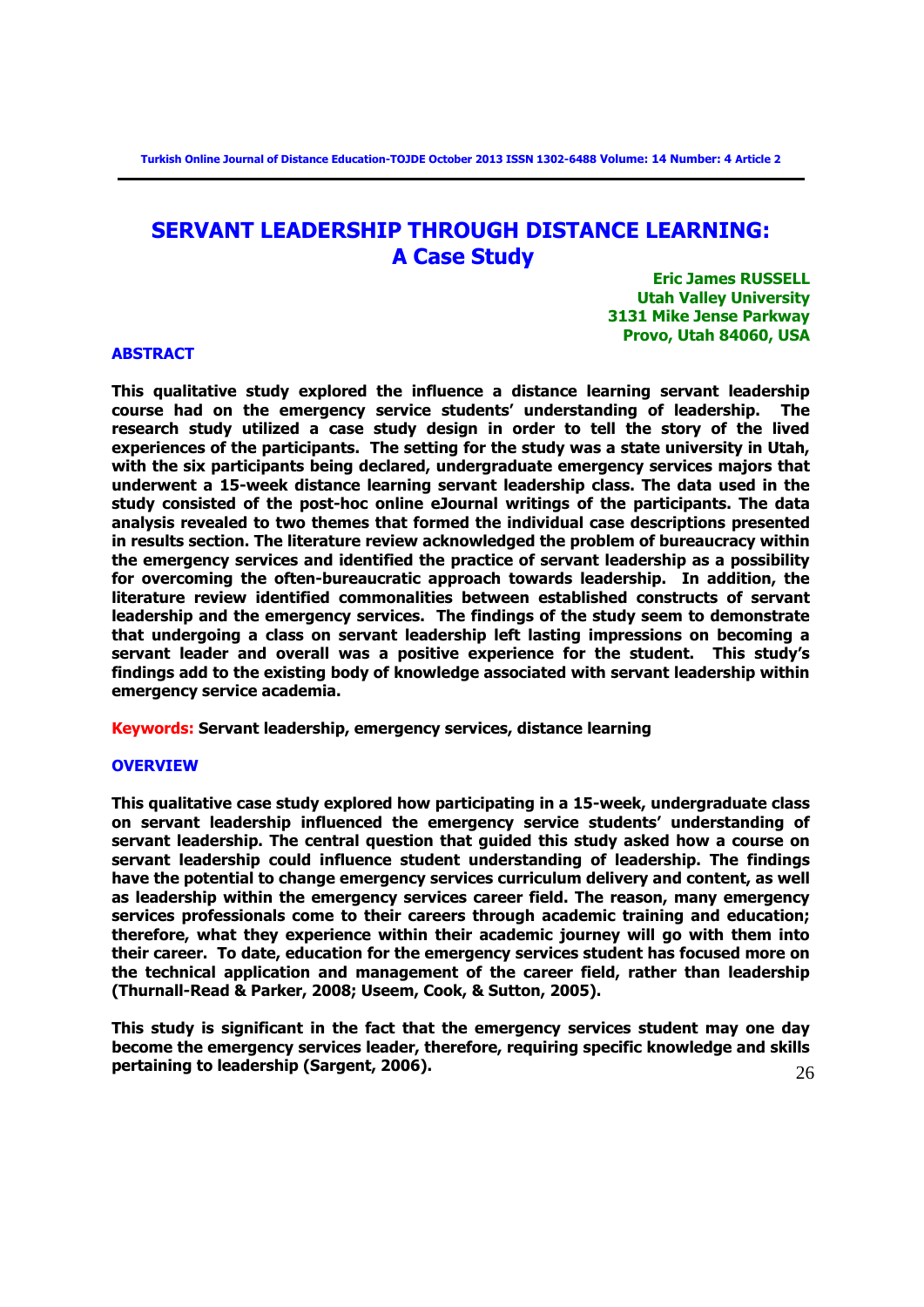**This study identified how the coursework influenced students' understanding, thus opening up the emergency services academic track to the possibility of a more servantleader focused curriculum that can be offered to a broader audience through distance learning. The course itself was designed as a distance learning servant leadership course, modeled after Palmer's (1993) argument of immersing learners into a theory or subject so they can discover knowledge on their own. Learners read required materials pertaining to servant leadership and were encouraged to explore the theory independently, keeping an electronic online eJournal throughout the course. Each week, students answered questions and reflected on servant leadership. Students used a free online, secured electronic journal known as an eJournal offered by Penzu. Penzu's online eJournaling software allowed the students to email their weekly writings to the instructor for grading. This study utilized the participant's eJournals in order to give a voice to the lived experience (Camic, Rhodes, & Yardley, 2003).** 

# **REVIEW OF THE LITERATURE**

**Servant Leadership theory derives itself from the writings of Greenleaf (1970), who wrote that the leader is one who seeks to serve, and who works to ensure the needs of others within an organization, regardless of type or size, are met. Greenleaf (1977/2002) claimed that the practice of servant leadership could overcome the bureaucracy that many organizations experience, the emergency services being among them. This hierarchical, top-down, bureaucratic model of leadership often exists in the emergency services career field and has been found to have a negative physical and mental impact on emergency responders (Kirschman, 2004). On the emergency scene itself, a command and control style of leadership is necessary for safe and effective operations (Smeby, 2005). However, outside of the emergency scene, it is not clear as to why the emergency services often take on the form of a hierarchical, top-down bureaucracy. This literature review attempts to find commonalities within the constructs of servant leadership and what it means to be an emergency services responder in order to offer the profession a difference approach towards leadership; an approach that deals with the human element that bureaucracy so often hurts (Mills, 1955/2002).** 

#### **The Constructs of Servant Leadership**

**The seven virtuous constructs of servant leadership derive from Patterson's (2003) work that involved identifying specifics within Greenleaf's (1970) theory. The seven constructs embody the theoretical core of Greenleaf's (1970) original essay The Servant as Leader. Stone, Russell, & Patterson (2004) argued that without having concrete concepts specific to servant leadership, true empirical research could not occur. Patterson's (2003) work led to the creation of seven constructs specific only to the practice of servant leadership. In order, these constructs are agapao love, humility, altruism, vision, trust, empowerment, and service.** 

#### **Servant leadership Constructs and their Relation to the Emergency Services**

**The historical roots of the emergency services profession date back centuries from major catastrophes, which changed cities and landscapes, sparking the creation of professional emergency response organizations (Morris, 1955). The individuals that were called upon to deal with the unique situations where originally known as "firemen". Over time, they became known as firefighters. Today the firefighter is the emergency services professional taking on roles in emergency medical services, hazardous materials, and allhazard responses (Fleming, 2010; Smeby, 2005).**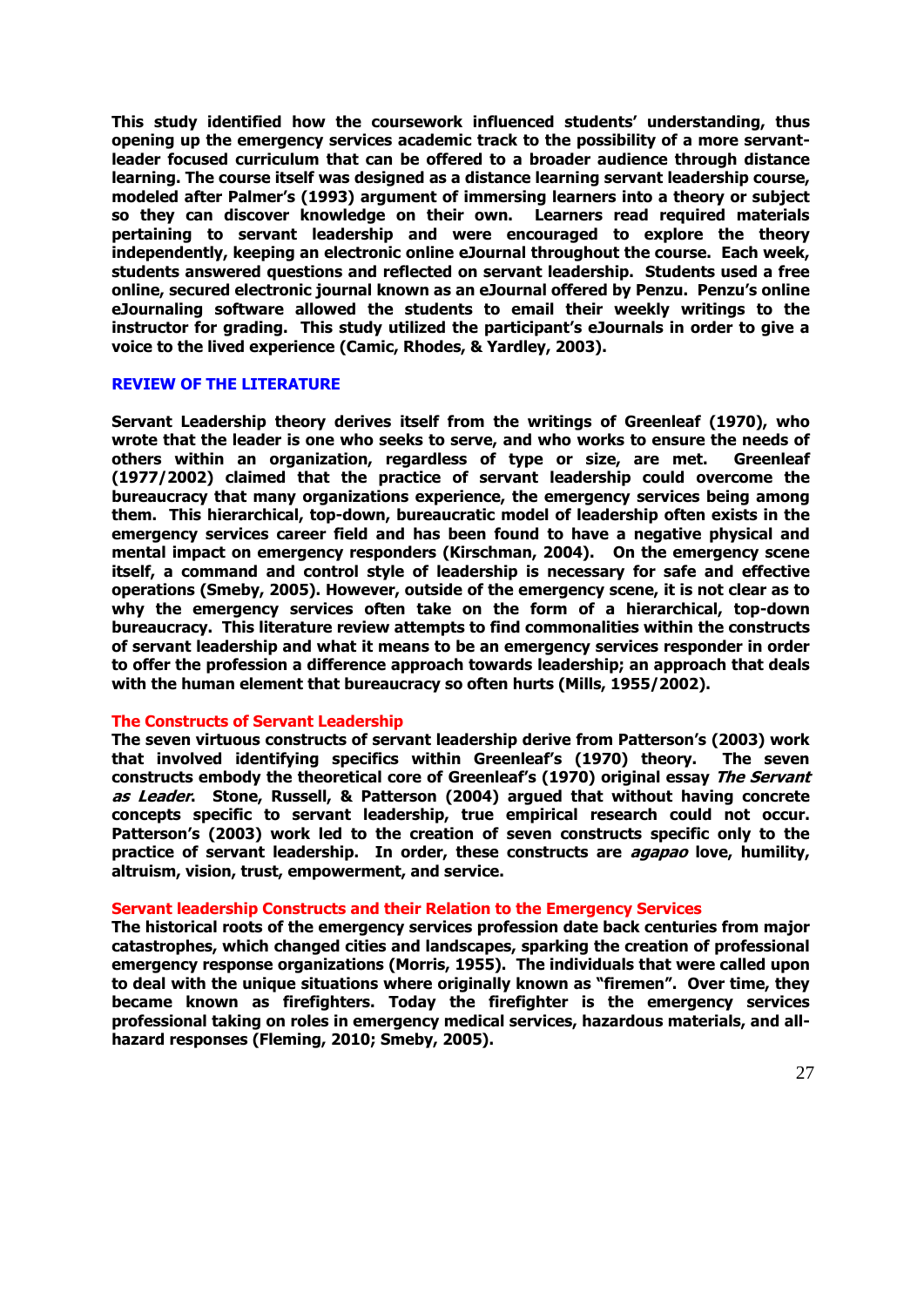**The career of the emergency services professional still holds true to the same traditions and passions as those who came before and the love of serving others is still the foundation of what it means to be an emergency responder (Lasky, 2006).** 

**Leadership in the emergency services poses a unique set of challenges, where leaders must take two separate, yet simultaneous paths. The first path is leadership associated with on-scene emergency management; this situation involves a direct-authoritative role, including giving commands and orders to crews (Anglin, 2001; Colman, 2008). The second path is leadership away from an emergency scene, which is a very different role. The reason is that the emergency responder, who one day may be the emergency services leader, comes to the career field from that desire to serve; therefore, it is the role of the emergency services leader to foster that desire (Salka & Neville, 2004; Sargent, 2006; Seigal, 2006; Smith, 1972; Smoke, 2010). The very argument that Greenleaf (1970) made regarding the servant as leader is the same driving force that brings individuals to the emergency services profession. Moreover, Carter (2007) argued that the practice of servant leadership seems to align itself based upon a common set of shared values.**

**Patterson (2003) placed the agapao love as the first virtuous construct of servant leadership. For the emergency services, it is a love for one's fellow man that brings the individual to the profession, and it is love that allows one to remain (Lasky, 2006). The conscientious decision to enter into the emergency services career field comes with an understanding of the inherent dangers associated with the profession (Salka & Neville, 2004). It is a love of serving others in their most vulnerable time of need that throughout history has called individuals to the profession (Morris, 1955).** 

**Hayes and Comer (2010) argued that humility is humanity, and for the emergency responder, that humility shows outwardly with acts of self-sacrifice and care. The emergency responder deals with others in their most vulnerable situations and in their most critical time of need (Smeby, 2005). Through humility, one can reach out to others (Nielson et al., 2010).** 

**Invited into the life of others (Smith, 1972), the emergency responder becomes the humble servant, who when called upon, is willing to give their all (Useem et al., 2005). Such an act is altruism in its purest form, the giving of one oneself for another (Patterson, 2003). The altruistic nature of the emergency services profession is one that reaches out to others through a willingness to sacrifice in order to save others. Altruism stems from those with a passion to serve others without question and in so doing, willing to give other people ones all (Day, 2004).** 

**For the emergency services professional, vision involves seeing the future needs of those one serves and in doing so ensuring those needs are met. Discussed earlier, the emergency services profession has changed over time (Fleming, 2010; Smeby, 2005).** 

**Bell and Habel (2009) argued that the visionary rejects complacency and looks towards the future. Inwardly, vision protects the emergency services profession, keeping the career field viable by meeting future needs (Whetstone, 2002).** 

**The emergency services professional remains committed to being at the ready, which includes taking on different responsibilities for individuals within the organization, as well as the community in which they serve (Anglin, 2001; Fleming; 2010).**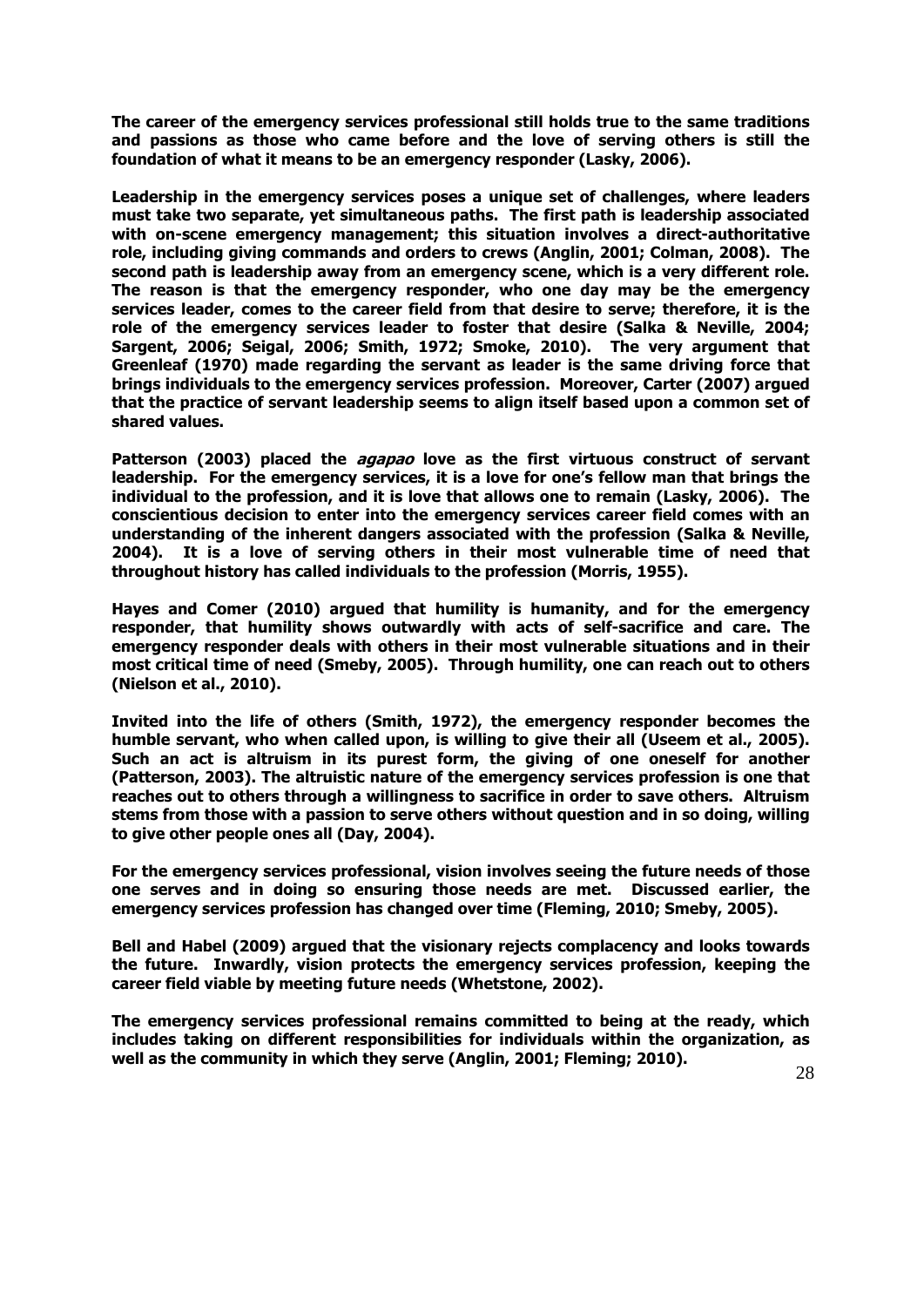**The nature of the emergency services operation is built upon trust. Individuals thrust into emergencies must rely on not only their own abilities, but also the abilities of others (Klinoff, 2012). At the core of the operation is a trust between leaders and followers, as well as coworkers. This trust involves believing in the abilities of those in command to make the right decisions and from this trust comes a willingness to carry out orders without question (Caldwell, Davis, & Devine, 2009).** 

**A leader earns trust in the emergency services; it does not come automatically with a position (Sargent, 2006). Instead, it comes over time through a leader's actions (Caldwell et al., 2009). Furthermore, trust must exist from the leader to the follower, where the actions, commitment, and abilities of the follower allow for the leader to trust them to operate without direct supervision (Caldwell & Hayes, 2007; Smoke, 2010).** 

**The trust of the follower leads to a willingness of leaders to empower their followers. Ndoye, Imig, and Parker (2010) argued for removing centralized leadership practices, which already exists within the emergency services profession. The very nature of the emergency response organization involves multiple independent companies controlled by junior officers who operate in designated strategic areas (Fleming, 2010; Smoke, 2010). Companies and crews are empowered to respond to emergencies and make tactical and patient decisions, depending on the size and severity of the situation, free from the direct supervision of chief officers (Salka & Neville, 2004; Smeby, 2005). Therefore, the emergency services profession operates in a continuous state of trust and empowerment. Leaders have to empower their officers in order to function.** 

**As Patterson (2003) explained, the constructs come together to form the core construct of service, which Sipe and Frick (2009) argued was the absolute giving of self to service of others. Service is indeed the core value of the emergency responder; it is in that essential desire to serve that the individual steps forward. As Greenleaf (1970) wrote, it is from a desire to serve that the leader appears. Therefore, it is from that same desire to serve that the emergency services professional comes forth and through that desire, leads. Servant leadership is at the core of the emergency services profession, because the constructs that bring forth the individual and formulate their desire to serve, are the very same that make up the servant leader (Carter, 2007; Patterson, 2003). These identified commonalities indicate a need to conduct research on servant leadership within the emergency services.** 

#### **METHODOLOGY**

**The setting of this research study took place at a state university located in Utah. The sample consisted of six undergraduate emergency services majors that took part in the servant leadership course; all six consented to being a part of this study.** 

**The participant's age ranged from 20-45 with four being female and two being male. The level of education of the participants ranged from college sophomore to college senior. To protect the identity of the participants, each participant was designated with the letter P and then a correlating number, 1-6.** 

**The case study utilized a pattern matching analytic technique based upon the post-hoc writings of the study's participants (Yin, 2009). To analyze the data, the researcher developed case descriptions utilizing a systematic, hierarchical approach (Stake, 1995).**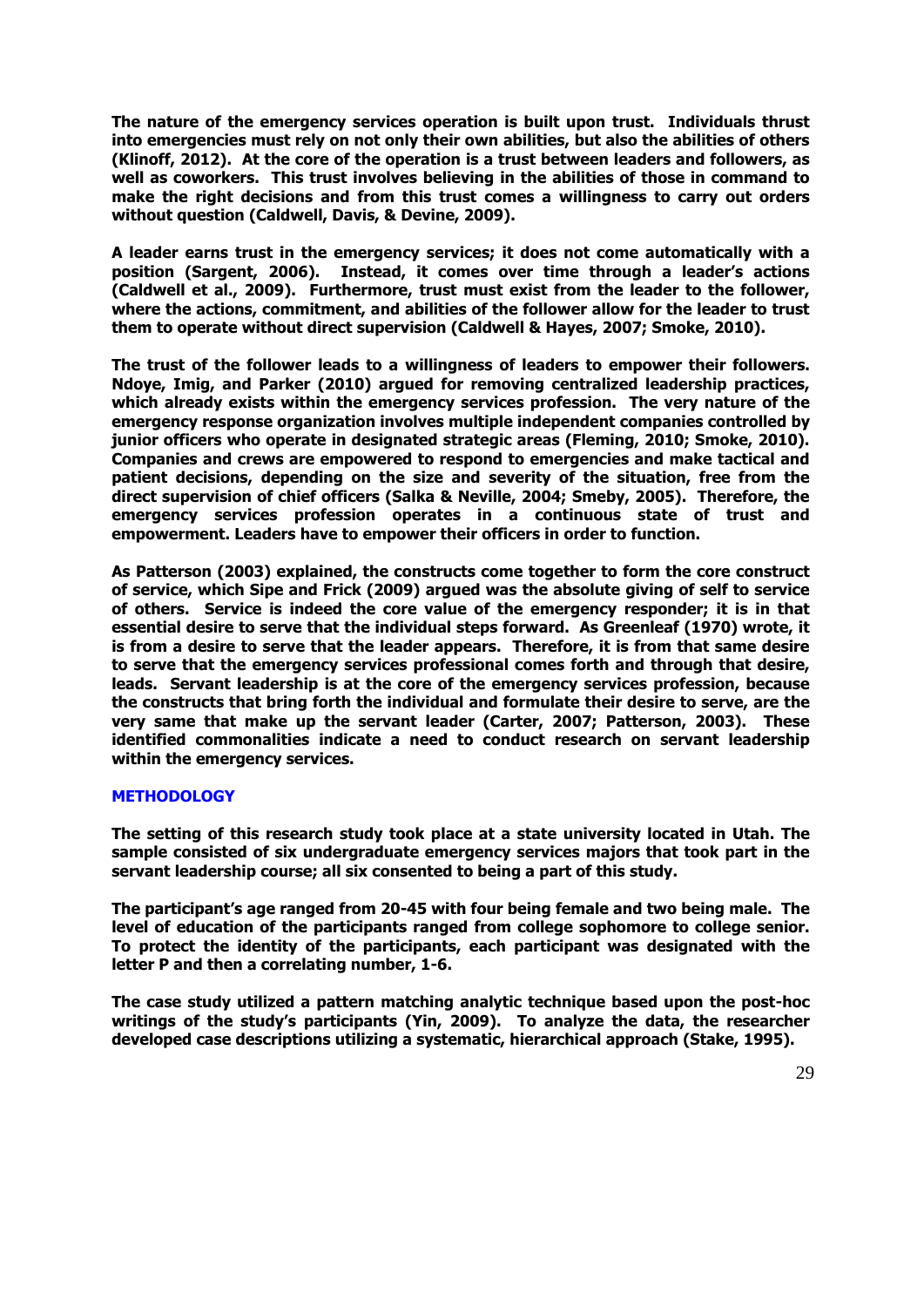**The data analysis began with the researcher organizing and preparing the data for analysis, removing any personal identifiers of each of the participants, and then reading the student's eJournals to become familiar with the data. Next, the researcher, using a hand-coding process, color-coded the writings in each participant's eJournals. The coding process revealed two themes, experiences regarding servant leadership coursework and impressions of servant leadership coursework. Finally, the researcher developed narrative case descriptions based upon the two themes in order to present and interpret the findings.** 

# **RESULTS**

**The results of the data analysis are presented as individual case descriptions for each participant of the study. Each case description contains rich, detailed narratives to each emergent theme derived from the data analysis. Within each case description, there are italicized words and phrases showing understanding, as well as increased cognitive, affective, and behavioral changes that each participant experienced and reported (Bloom & Krathwohl, 1984).** 

# **Participant #1. Experiences Regarding Servant Leadership Coursework.**

**P1 wrote on the idea that leadership is about the progression of individuals and institutions, this brought about a personal reflection:** 

> **I feel that it is important to realize that there are dangers associated with any course of action, but that should not stop us from moving forward. Leaders move forward and are willing to take that bad with the good. I think this has been true for me because in every situation of venturing into the unknown, there has always been a solution (Source: P1).**

**P1 went on to discuss the idea of being aware of the risk, stating, "Being aware of the potential for undesired consequences in my opinion is the first step in any situation. You have to play chess; you have to be aware of what risks are associated with each action" (Source: P1).**

**P1 addressed the notion that leadership involves the stepping back and conceptualizing a bigger picture, writing:** 

**I think that what Greenleaf is getting at is that leaders need to think in a different way. I like his point that trustees need to be outside of the institution in order to have a greater perspective. In any environment, public or private, I think it is very important to take a step back, take a breath and get a better understanding of the situation (Source: P1).**

**P1 went on to state "I think Greenleaf's outlook on institutions is accurate, what he said in regards to education I think applies to other types of institutions as well" (Source: P1). P1 elaborated, "The problem I think is that they have a limited perspective on what they are doing" (Source: P1).**

**P1 discussed the idea that servant leadership involves preparing others to take on challenges, writing, "I really liked what Greenleaf had to say about preparing students to confront challenges.**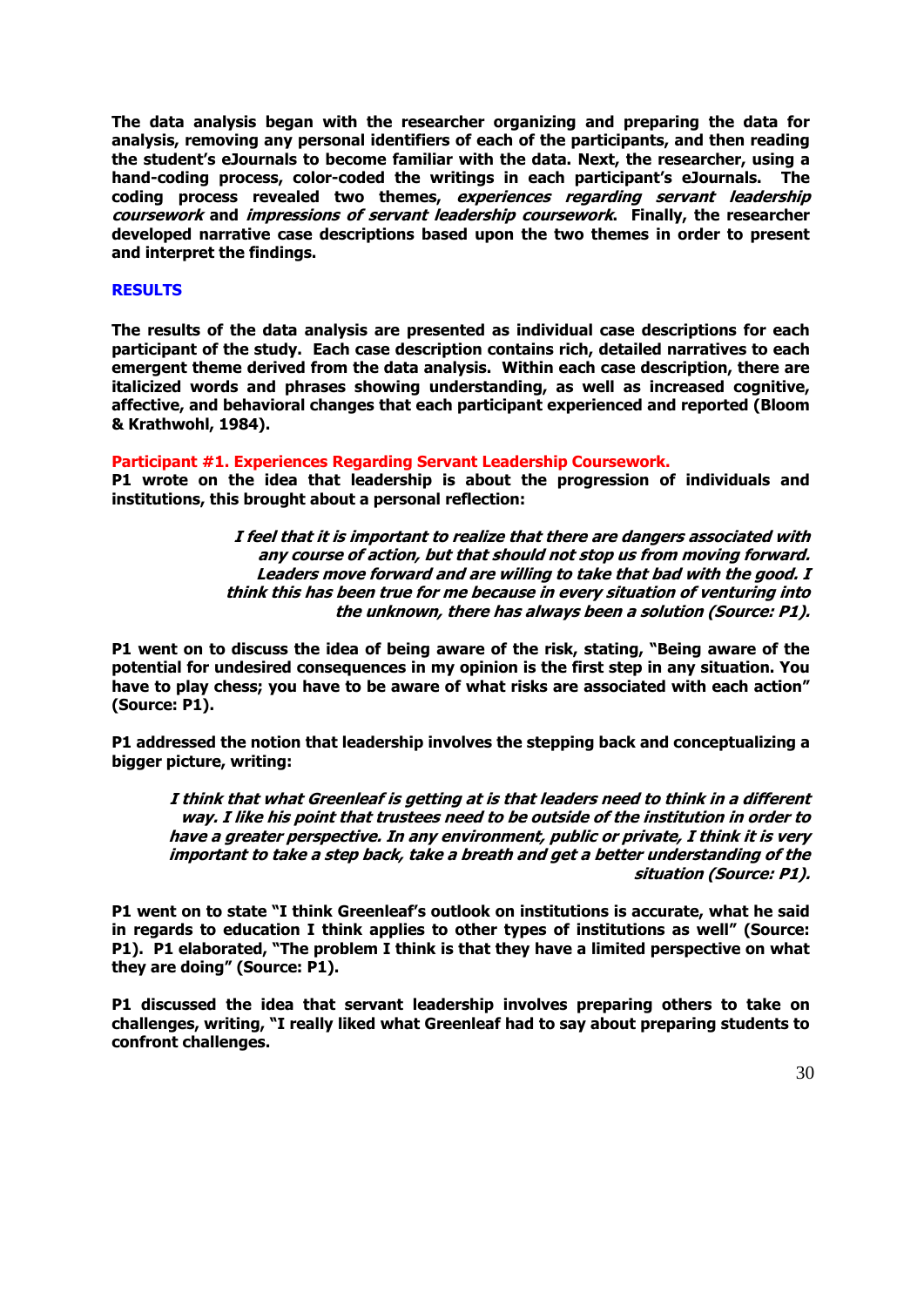**He talks about learning to respond to the situation, and venturing into uncertainty with confidence" (Source: P1). P1 added, "Rather than providing incentives to arouse desire for achievement, that desire evolves naturally once a person realizes that they can achieve" (Source: P1).** 

**P1 had a realization regarding standards and rules, writing:** 

**I have come to realize that Greenleaf has written a very positive book. He provides solutions rather than problems. He defines a problem and suggests specific solutions. One of the pivotal steps in every solution is to reevaluate current practices and make improvements. Supporting and reinforcing the rules is forming a different perspective of the rules. Rather than choosing to see them as restrictive elements, individuals and institutions can choose to see them as liberating. It is by following rules that progress is made. It seems to me that our culture is so interested in breaking the rules, or making your own to fit your own moods (Source: P1).** 

**P1 reflected on the simplicity of being a servant leader stating, "It seems to me that servant leadership shouldn't be all that complicated. The way I see it, it's really a matter of whether or not you give a damn" (Source: P1). P1 went on to address how one becomes a servant leader and what should matter:** 

**I believe that the desire to serve others comes after a series of self-realizations. Coming to realize that life is more worth living as one contributes refines intentions and increases determination. The greatest happiness I have had in my life has come through the happiness of others [emphasis added] (Source: P1).**

**Participant #1 then described the influence people can have on you writing:** 

**I have been motivated to help other people any way that I can because of their influence. To this day there are people that I look up to, people who have qualities that I want to have. To me, this is what servant leadership is all about. There is great persuading power in the noble example of others. A wise man once said that, "...you radiate what you are." A servant leader influences others simply by being (Source: P1). Impressions of servant leadership coursework.**

**P1 addressed how love relates to leadership:** 

**The best way to have an impact in the lives of others is by loving them; working with them regardless of how stubborn and uncooperative they can be. That through persistent kindness and patience, it is possible to influence others to make the best decisions [emphasis added] (Source: P1).** 

**P1 wrote about leadership and education going hand-in-hand stating, "Leadership is about education; it is about being a teacher" (Source: P1). Participant #1 went on to state:**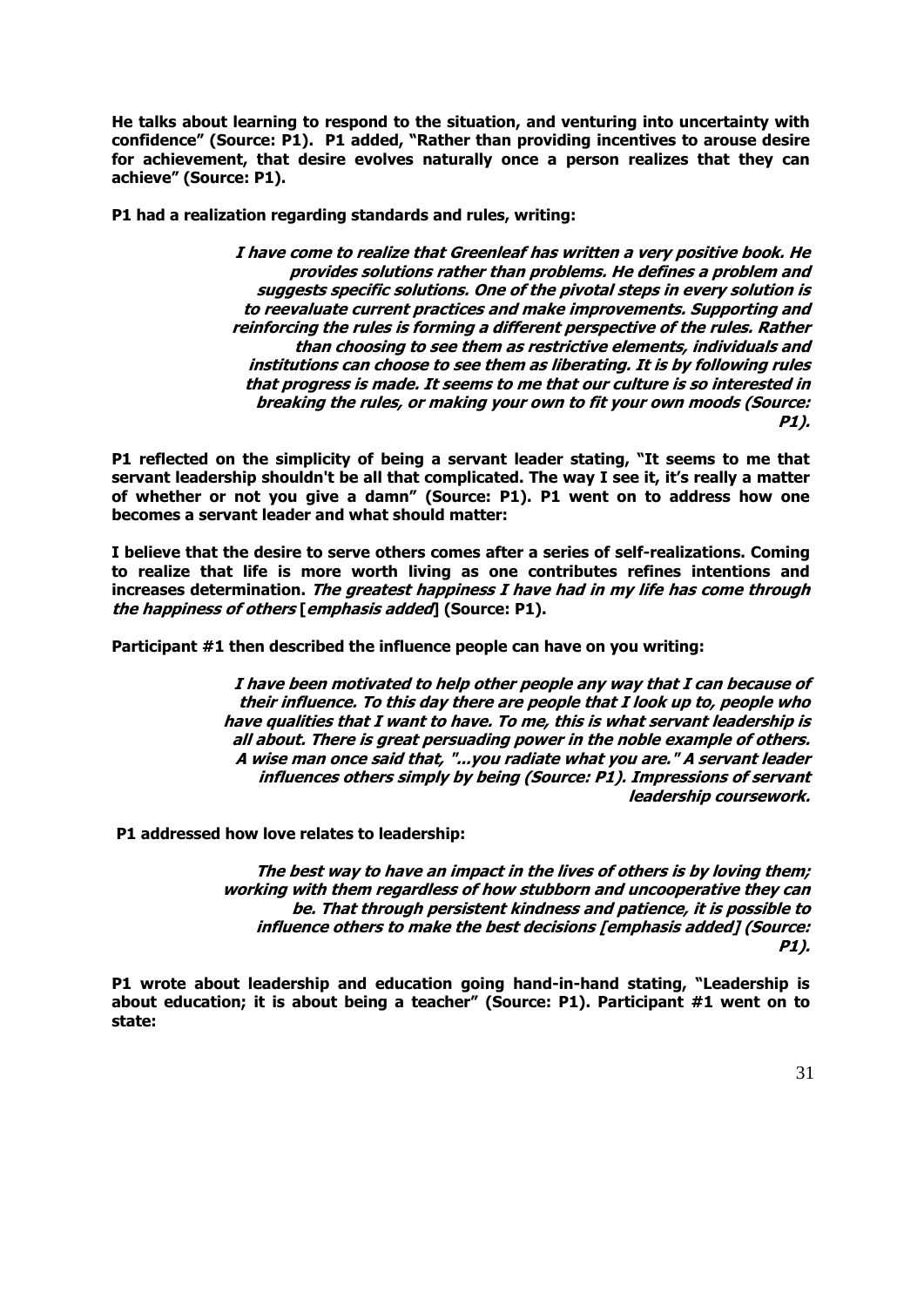**Servant leadership has helped me to understand a concept that I was not too familiar with. A good way to sum it up is teaching others how to fish rather than giving them a fish. I remember a part in the text about charitable giving, the issuance of grants etc. It seemed like the text referred to this idea, that the good way to help someone is to give them a fish, but the better way is to teach them how to fish [emphasis added] (Source: P1).** 

**P1 addressed that the coursework supported an inner belief of what the role of a leader should be stating:** 

> **I feel like my outlook on the role of leadership has been enhanced by Greenleaf's text. As I read through it, what Greenleaf was suggesting were ideas that I already believed. I have found that my understanding of leadership has not necessarily changed, but it has matured [emphasis added] (Source: P1).**

**P1 discussed how servant leadership measures up to other leadership styles:**

**Servant leadership is more comprehensive than other leadership styles. I am not an expert, however other leadership styles appear to be tactics; methods to increase results. To me servant leadership has a greater focus. Servant leadership focuses on what is functional, rather than what is conventional (Source: P1).**

**On the characteristics of servant leadership, P1 wrote, "I would say it has affected my outlook in the sense that I am a little more aware of the true characteristics of a leader, which has made me a little more introspective and curious to my own character" (Source: P1). On being a servant leader, P1 stated,** 

> **"I do see myself as a servant leader. I know that my greatest joy comes from helping others. I believe that keeping those things in mind will motivate me to serve and to look for ways to assist my fellow men" [emphasis added] (Source: P1).**

**Participant #2. Experiences Regarding Servant Leadership Coursework P2 discussed the absence of servant leadership in society writing:**

> **In today's world most individuals 'step' on each other to get to the chiefs position, therefore the concept of servant as leader is foreign. If only more people understood that most individuals would be more willing to follow a caring servant than an authoritative and power hungry leader (Source: P2).**

**P2 reflected on the roles that administrators have within organizations and their impact on the institution and society stating:**

> 32 **they forget the human feeling side of society. Who is representing the public interest? Administrators do not have the objectivity to do so. Sometimes administrators get so wrapped up in making profit for their institution, whether monetary or service based, that**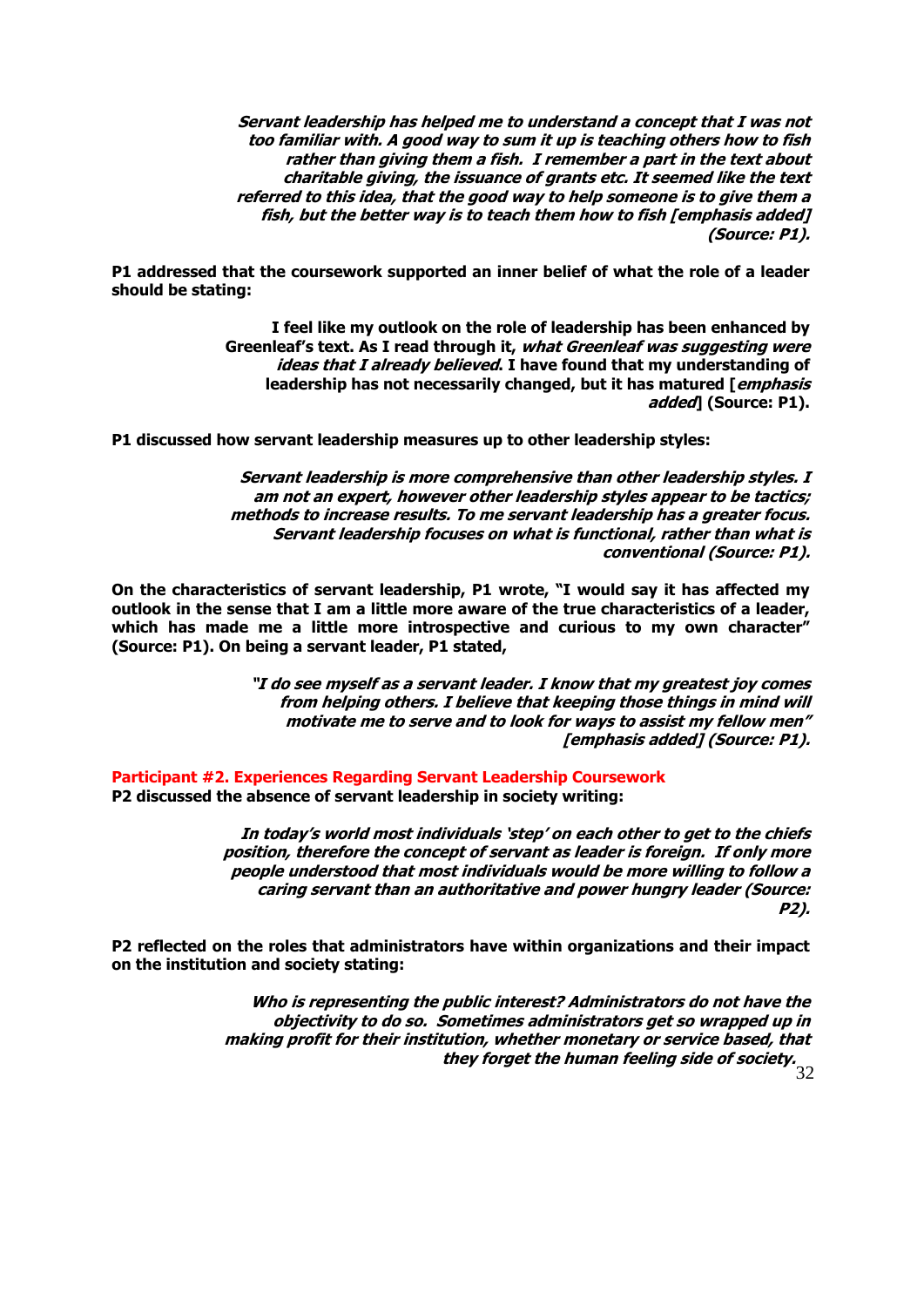**This is where trustees need to fulfill their role. Growth in an organization and an institution are directly related to the criticism they receive from the public, allowing the organization to implement new ideas and procedures; however, a foundation is not swayed by public criticism so they run the risk of stunted growth unless the trustees promote prudence and creativity (Source: P2).** 

**P2 reflected upon a personal experience regarding academia stating:**

**In classes such as Ethics and Values a student is encouraged to explore, define, and challenge ones moral values and yet at this same time, in this ever diverse world, if one stands up for their moral values, no matter what the circumstance, they have a very likely possibility of being viewed as intolerant, especially among college courses (Source: P2).**

**P2 wrote on personal conduct and the perception of a generational dismissing of current opportunities:** 

> **Greenleaf spoke about how many people are so preoccupied with the future they miss the here and now where in one moment one could live for eternity. Many young individuals around my age do not take their beginning jobs seriously (1) because they know it is not what they will be doing for the rest of their lives and (2) they don't believe that the here and now and the actions they conduct in the here and now will affect their future. From my own experience I know this is a very untrue perception. Windows and doors open for those who do the best they can in the here and now and it greatly affects future opportunities (Source: P2).**

**P2 wrote on the concept of healing stating "In leadership principles and especially in business 'healing', especially the healing of relationships is not emphasized" (Source: P2). P2 went on to say "As servant leaders understand that the number one priority is that of being a servant to the around them, healing is a necessary force in creating the most good" [emphasis added] (Source: P2).** 

**P2 wrote on the importance of humility when it comes to the receiving of something from others stating:** 

**I agree that for both parties it is important to give, as well as to accept. For those who have the better ability to give it is a true lesson in humility to be able to accept, especially when the gift may be seen by some as inferior. It is important for this party with the greater ability to give to allow another party, maybe of a lessor standing, to have the opportunity to give for several reasons:** 

- **It makes the other party feel like their contributions, no matter how small, are important**
- **it helps the other party feel like they are on equal ground as the greater party and**
- **it dispels any notions of the possible inferior party to take advantage of the greater party because of their generous nature.**

**Through giving and accepting both parties experience growth and independence (Source: P2).**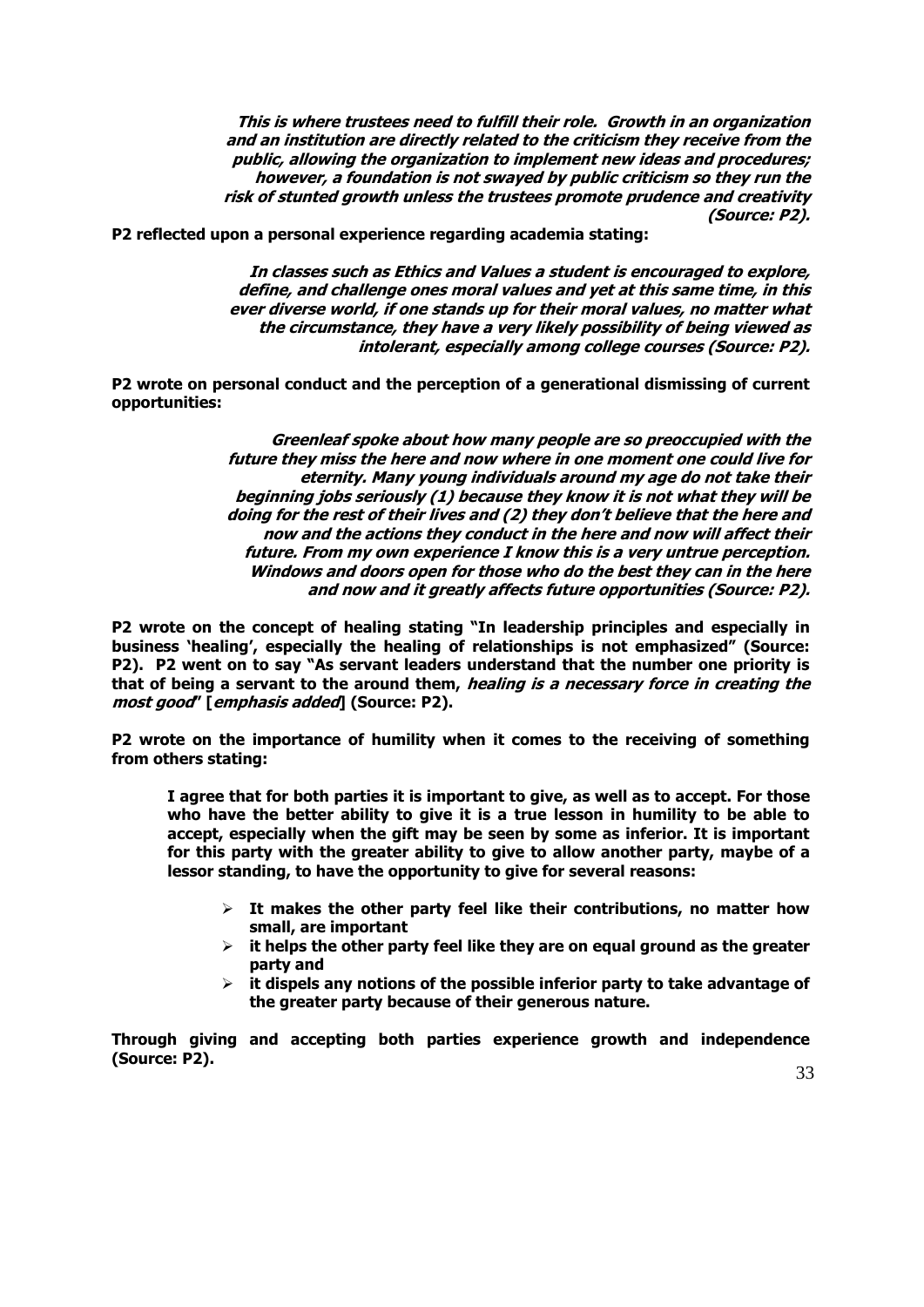#### **Impressions of servant leadership coursework**

**P2 wrote that the study of servant leadership put into words a feeling that could not be expressed:**

> **I always knew that great leaders should possess many of the qualities he mentioned in his book, but I could never adequately put it into words. For me Greenleaf opened my eyes to the possibilities for the future if the world was trained in his theory. I know for myself that I will strive to be a better leader and person to those round me [emphasis added] (Source: P2).**

# **P2 went on to state that:**

**For me, this class added to my list of characteristics a leader should possess. Although I never thought to use the exact word of 'servant', I knew a leader should take on a more service-oriented role than that his or her followers. Servant leadership just served to deepen, expand, and more fully explain my previous view of the characteristics leaders should possess [emphasis added] (Source: P2). P2 discussed servant leadership as coupling leadership with moral behavior stating:** 

**Servant leadership encompasses everything that is great in people and applies it to the professional side of life. I like this theory because, most of us like to believe we are moral people (caring, compassionate, etc...); however, when it comes to business sometimes a person is seen as weak if they incorporate morals into business resulting in a moral church going 'self' and a business 'self'. Servant leadership incorporates the moral 'self' into the business 'self' and assertively pronounces that the business 'self' cannot effectively strive and succeed without the moral 'self' (Source: P2).** 

**P2 stated that servant leadership theory affected both her view towards the role of leader, as well as how she now self identifies with servant leadership as guide for future behavior:** 

> **I believe it did affect my view of the role of a leader. In the past I have been placed into leadership positions and I tried to do my best to follow these principles, but it was never clear to me what exactly I should be doing. In the end I always felt that, no matter how well we did as a group with a project, I had still failed somehow. After going through this course, I feel more confident and next time I am placed in a leadership position this course will serve as my behavioral guide. I truly believe that unless a leader follows this theory he or she does not truly respect and care about their followers, the followers are only a means to the end [emphasis added] (Source: P2).**

**On being a servant leader, P2 stated:** 

**I can see myself being a servant leader. I am a natural introvert so I have a tendency to listen rather than to speak. I have always had a great concern and compassion for mankind and believe that professional relationships should also be cultivated into personal relationships [emphasis added] (Source: P2).**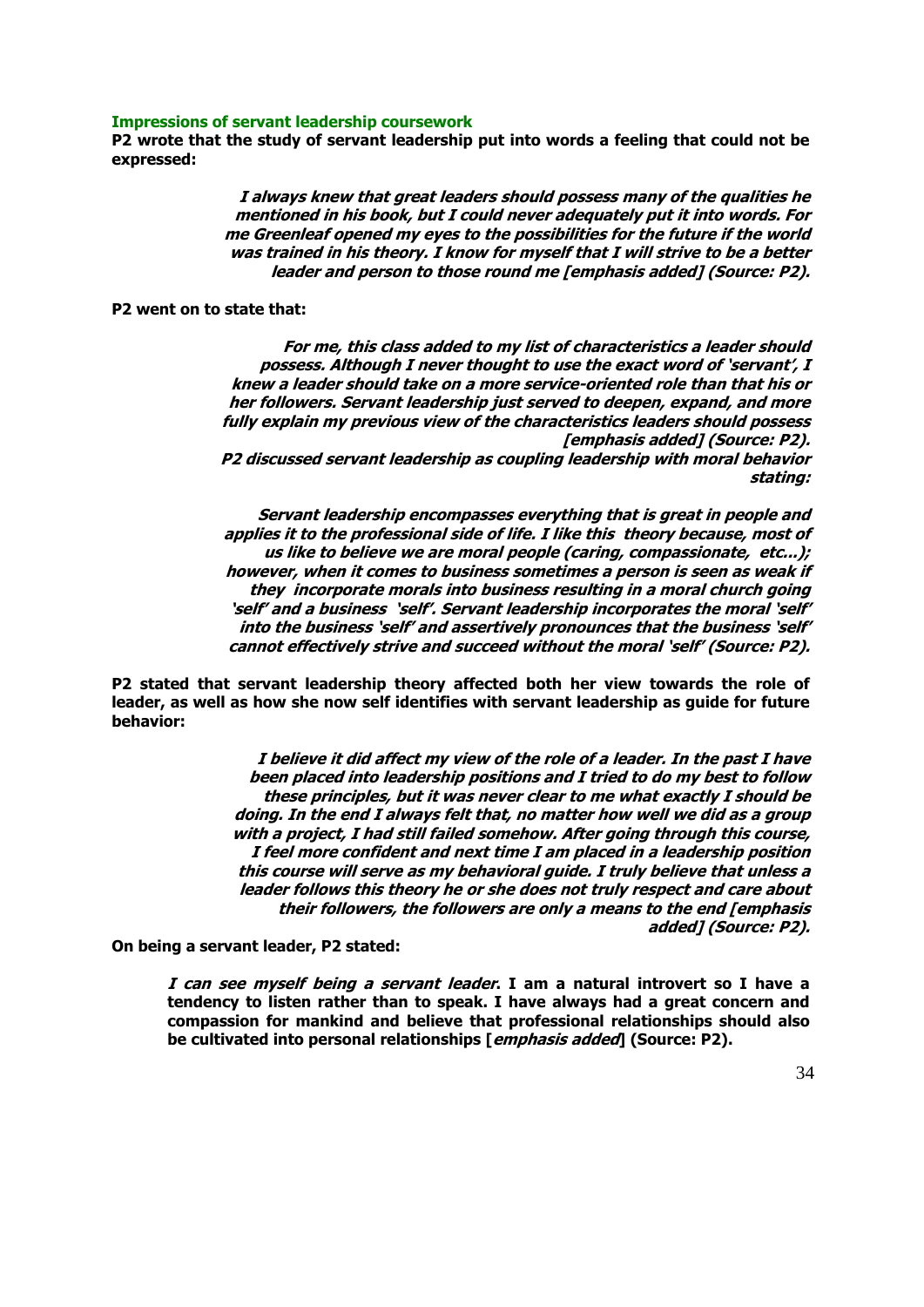**Participant #3. Experiences Regarding Servant Leadership Coursework P3 discussed the fact that the coursework caused reflection of self, stating:** 

> **Greenleaf has me constantly checking my leadership skills and instilling in me a greater desire to serve. In the past week that I have striven to serve more I have noticed not only am I more effective in many avenues of my life, but I am happier as well [emphasis added] (Source: P3).**

**P3 stated that the readings involving servant leadership were an inspiration, writing:**

**I cannot tell you how much I have enjoyed this book so far. Every page has me analyzing more in depth my leadership skill and those of individuals I have met. Although I always thought I had a good head on my shoulder when it came to leadership I am learning so much more. This book has been so inspirational for me I have already suggested it to four other people to read so they too can feel the benefits I have from it in their personal lives [emphasis added] (Source: P3).**

**P3 went on to say:**

**…this book is continually helping me assess my leadership skills and style. I never fail to learn something new as I read. It has been a very interactive read and I find myself constantly writing notes in the margin and highlighting sentences that resonate with me [emphasis added] (Source: P3).**

**P3 discussed passing on the knowledge of servant leadership to another person seeking a leadership position stating:**

> **The other day I had the opportunity to talk to a young gentleman who is running for student body president. I talked to him about Servant Leadership and all it talks about a leader being. He was very receptive and mentioned that he would read it (Source: P3).**

**P3 pondered the idea where academia was run by servant leaders:** 

**Consider with me for a moment how the world would be if ran by servant leadership. Would our school systems not be better? Would correct principles not be supported? Would teachers not be of better quality? Would students not learn more and grow to be responsible, respectable individuals? It is amazing how one simple way of thinking, being and living can change not only the individual, but the world if only the world would allow it (Source: P3).**

**P3 discussed the idea that what was being learned in the classroom put into words what could not be said before, "There are also things that I have always known, but as they are verbalized though this book it seems that those concepts really start to click internally" (Source: P3). P3 discussed the notion of why one should serve, "Serve out of love not for gain, put others before yourself, true power comes only through true service and selflessness" (Source: P3).P3 wrote about leaders being inquisitive and thoughtful and not the front-and-center type, stating:**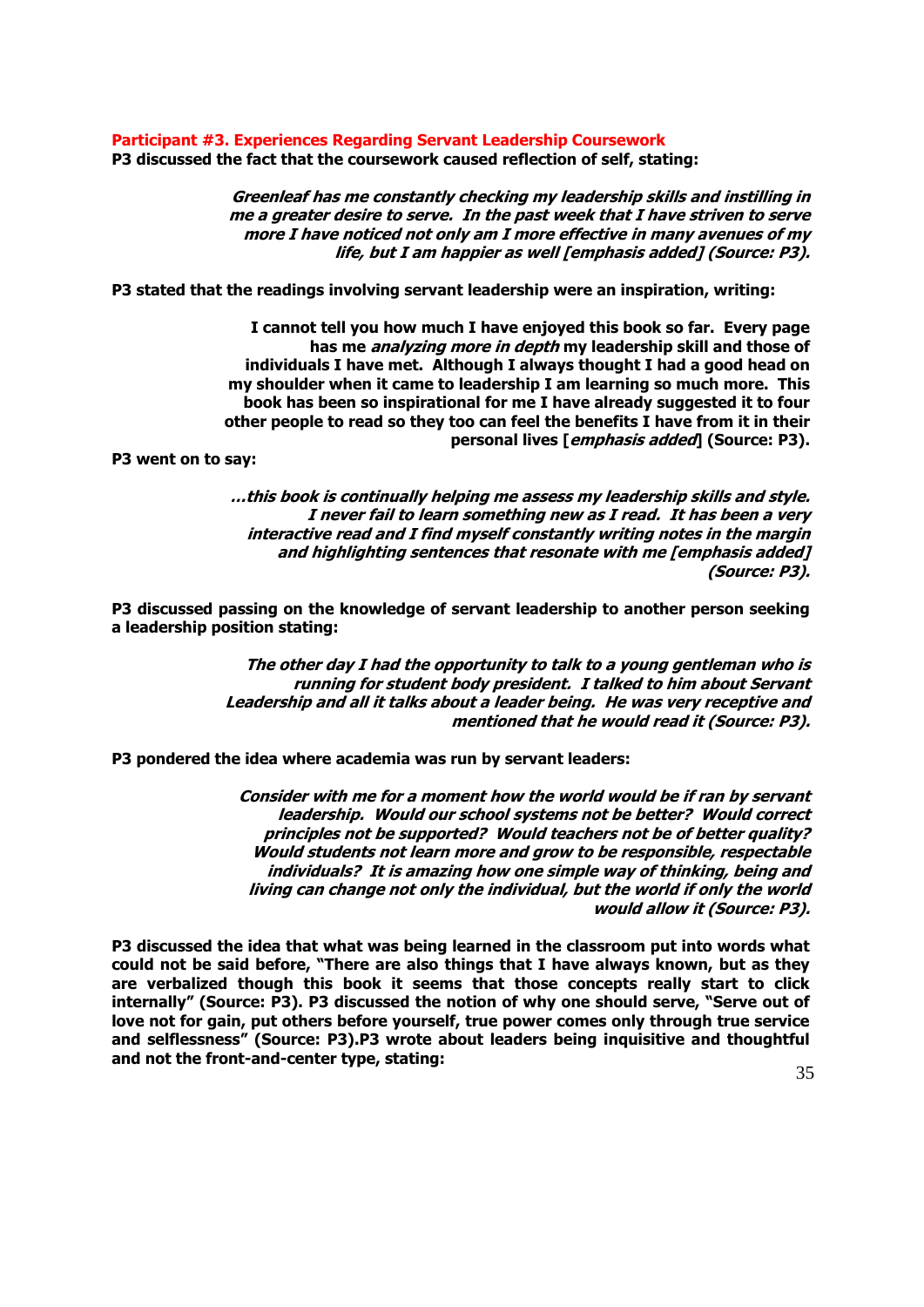**When thinking of leaders you never think of them as the quiet reserved type. Truly thinking about it though, it would make sense that leaders, true leaders are quieter. They are reflective and inquisitive making the best most sincere leader (Source: P3).**

**P3 discussed the notion of giving and receiving "…givers should receive graciously and givers should give graciously is a concept that I agree with whole-heartedly. Often times we may give, but how many of us truly accept" (Source: P3).**

**Impressions of servant leadership coursework**

**P3 wrote about how to be a leader going forward:**

**…going through this class has made me check my actions as a leader. It has made me more aware of my actions. I stop to think about what I do and why I do it. I have more accountability for my action because of the knowledge I have gained. I have no excuse to be mediocre in my leadership [emphasis added] (Source: P3). Having always believed in serving others,** 

**P3 acknowledged that being a servant leader is the way to approach leadership stating:** 

**Although I did not know the official term for Servant Leadership it is a type of Leadership that I have always been familiar with. I love this concept. It is the best way to serve. No one is going to care how much we know if they don't know how much we care [emphasis added] (Source: P3).**

**P3 went on to say what influence the course had stating, "If anything this course confirmed my feelings about servant leadership. That it is effective and the greatest way to lead those we are leading" [emphasis added] (Source: P3).P3 discussed that the coursework led to a state of reflection and improvement, "Going through this course has given me more to think of when it comes to characteristics of servant leaders. I find myself checking my personal leadership styles and improving or implementing characteristics to be a more effective leader" (Source: P3).On being a servant leader, P3 wrote:**

> **I definitely see myself being a servant leader. I want to serve in leadership positions to make the lives of others better not to glorify my own name. I firmly believe a key to being any type of good leader is humility [emphasis added] (Source: P3).**

#### **Participant #4. Experiences Regarding Servant Leadership Coursework**

**P4 discussed what it personally meant to be studying servant leadership theory stating: I am just so amazed at this leadership theory of Servant Leader. It has really shed a lot of light and has helped me find my way through the chaos. I am just so grateful for the opportunity to be learning about this. It is absolutely amazing to me. It all just seems so sensible. I can recall times when I worked at different banks as a mortgage loan officer and the management that was in charge in different locations or different institutions. It is very clear to me now why some of those institutions were more successful and were better employers to work for than the others [emphasis added] (Source: P4).**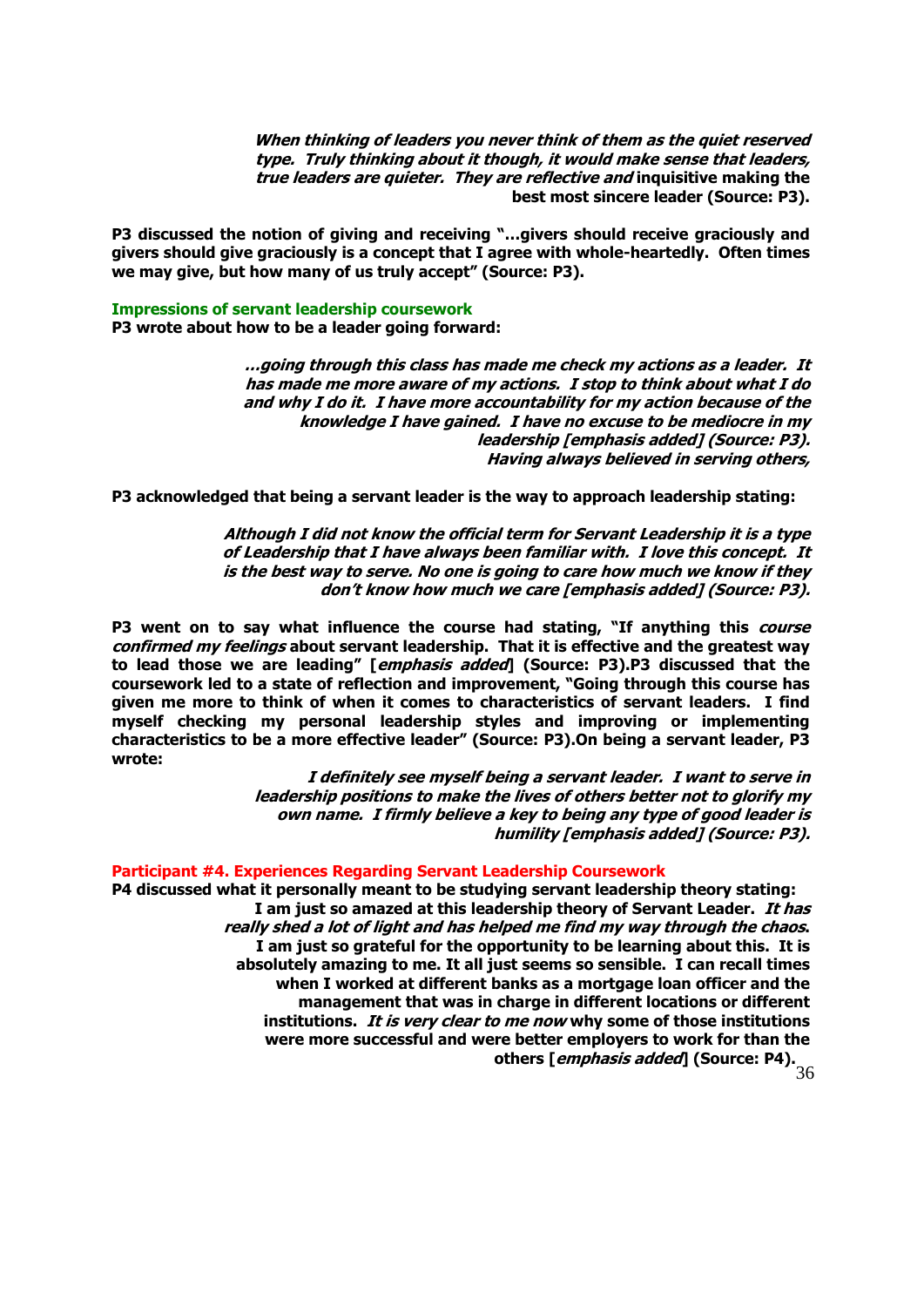**P4 reflected on the topic of awareness, stating, "The one that really stuck out to me was awareness. I have been learning more and more about my own personal awareness and how it affects my life and the decisions I make [emphasis added] (Source: P4). P4 went on to say:**

> **I believe that there are many who are so unaware of circumstances and things going on around them that a greater awareness is the only answer. There will be those 'seekers' who will start to see this and will have an increased awareness. They will change and will find themselves serving others and receive great satisfaction doing so (Source: P4).**

**P4 wrote on what love means, "I was browsing through my highlighted markings in the text and found something that was very profound to me. It says Love is an undefinable term, and its manifestations are both subtle and infinite" (Source: P4). P4 went on to say how the coursework influenced this meaning stating:** 

> **I have gained a deeper understanding of love through reading about servant leadership. Not just love, but Christ's love, unconditional love. I have been practicing at home with my kids. I came to a realization that I have never known unconditional love by anyone that I know [emphasis added] (Source: P4).**

**P4 went on to say:** 

**It is very hard not to put a limit on the love that we give others. It's not an easy thing to achieve. But, I understand the importance of it and the effect it will have on others by not limiting our liability of love (Source: P4)**

**P4 acknowledged that reading about the characteristics caused a reflection of self, writing:** 

> **I really enjoyed reading this journal. I agree with the ten characteristics that were pointed out as being very critical to the growth and success of the servant leader. As I reflected on the ten characteristics and my own personal experiences, I feel that I have quite a bit of improvements to make. I think that there is always room for improvement (Source: P4).**

**Writing on the topic of humility, P4 stated, "Especially I liked what was written about humility and individual responsibility. I am an introvert and I can easily point out the extroverts that I have contact with, as well as the introverts" (Source: P4). P4 then wrote, "Prideful people have a hard time taking in others ideas that are contrary to theirs. This gives a good indication of when a person is humble or not" (Source: P4). P4 then discussed receiving as being an act of humility stating:** 

> **I believe what it says in the scriptures that it is more blessed to give than to receive, but I also believe that it needs to be in the right context in order for blessings to be received by that giving. I also understand how receiving is so difficult and that it requires real humility to do so and that it is also sometimes very difficult to do as well (Source: P4).**

37 **P4 realized that being a servant leaders does not mean servitude, "Service is doing something for someone else because of a desire to help that person in some way. Servitude is serving someone out of obligation" (Source: P4).**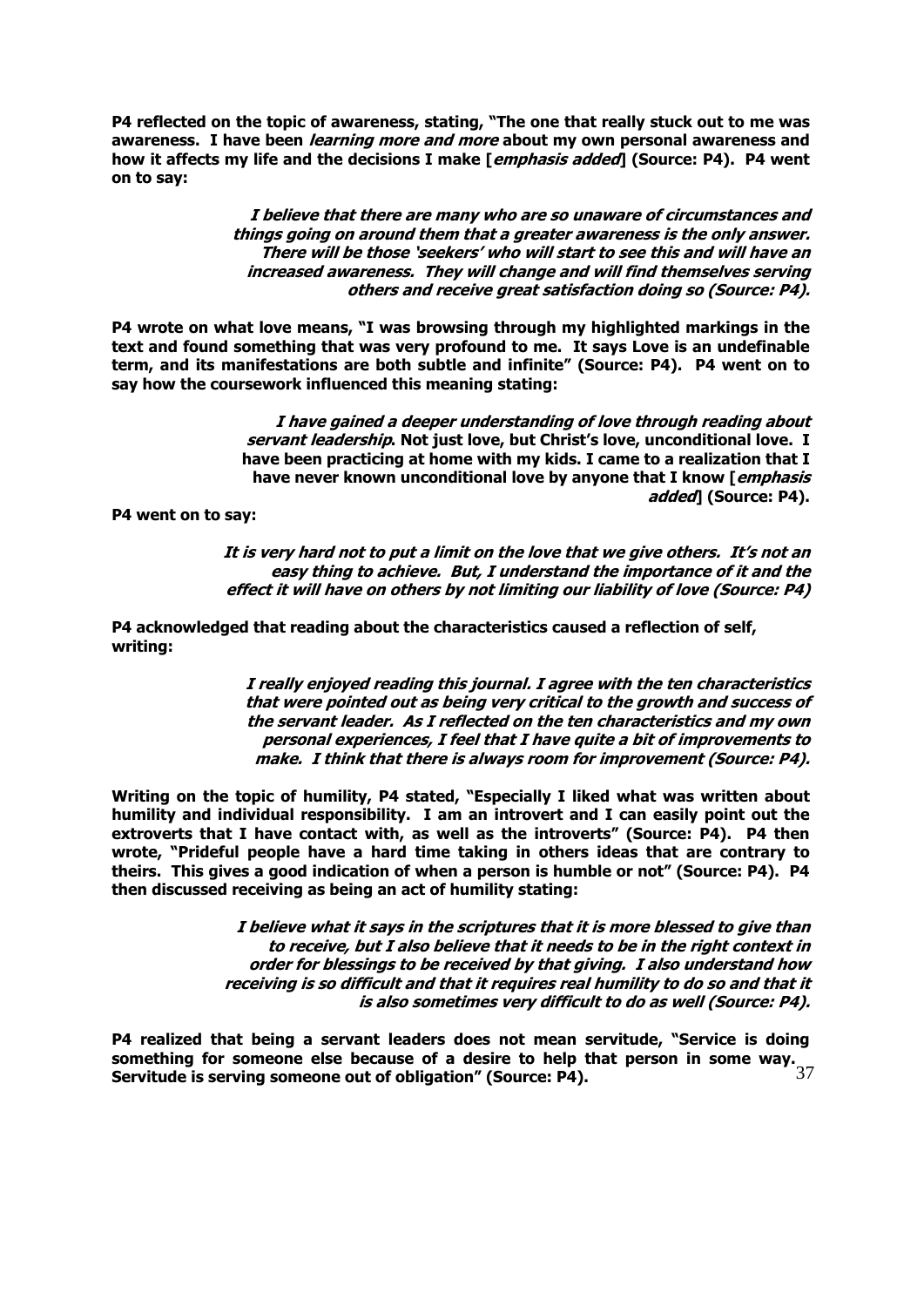# **Impressions of servant leadership coursework**

**P4 wrote how servant leadership is becoming a way of life and pondered why others do not practice it:** 

> **Through the past few months of learning more and more about servant leadership and trying to implement it into my daily life, it makes me wonder why more people don't use this method of leadership. It is obvious to me that it works and it seems obvious to anyone who learns about it and applies it (Source: P4).**

**P4 went on to discuss recommending servant leadership to others writing:** 

**I tell everyone I know about how remarkable it is and the changes it can make, not just in an organization, but in individual lives. I hope that I will continue to find ways to meld servant leadership into my life in all aspects (Source: P4).**

**P4 wrote about how servant leadership overcomes negativity and barriers:** 

**This leadership theory is just absolutely amazing! I love it! I can see how conducive it would be to any organization. I can see how this would empower individuals and increase innovation, creativity and desire to do their best at whatever they are doing. It eliminates all the toe stepping, the back stabbing, and all the other nasty stuff that goes on in the workplace (Source: P4).**

**P4 went on to compare it to other leadership theories writing:** 

**Throughout the last few weeks of taking this course and learning about servant leadership, I was also taking a leadership theory class. In my leadership theory class, I had an opportunity to learn about several different leadership styles. It was very interesting to compare them and to learn their weaknesses and strengths. The more I learned and read about servant leadership, the more I saw that it was really the only way to lead. Servant leadership will bring success all around in any group or organization in every aspect [emphasis added] (Source: P4).**

**P4 discussed how the coursework impacted how she viewed leadership characteristics stating:** 

> **I would say that it did have some impact on my view of leader characteristics. I feel that if anything, it helped me to see that there are no 'set' of characteristics that a leader has to have to be a great leader, although, I feel that a leader will naturally possess leadership characteristics. Through servant leadership, I feel that being a servant is the best characteristic to have (Source: P4).**

**On being a servant leader, P4 stated:** 

**I have often thought that my greatest gift is that I naturally enjoy serving others. It is almost a fault. I used to think as a kid, that if I was rich, I wouldn't really have much, because I would probably give it all away. I have had many instances in my life where others have said that**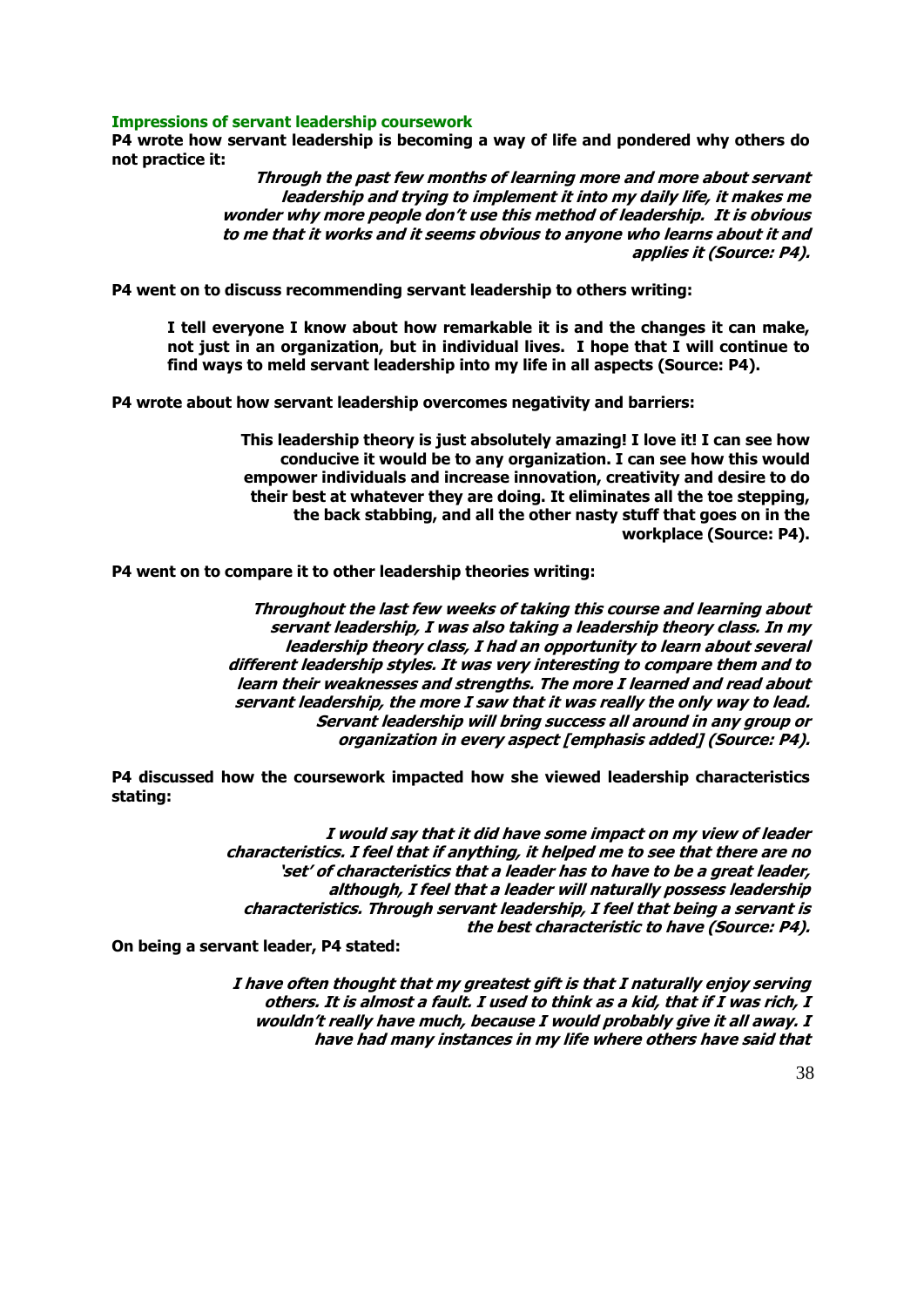**I am a natural leader. So, with having the service strength and natural leader qualities, I feel that I am a 'servant leader'. It is my hope that I can practice this servant leadership theory and incorporate it into my leadership abilities to be a great leader in whatever I decide to do with the rest of my life [emphasis added] (Source: P4).**

**Participant #5. Experiences Regarding Servant Leadership Coursework. P5 wrote about how the coursework opened her eyes stating:**

**I would not have looked at any of the leadership theories at all or noticed a difference until this book by Robert K. Greenleaf. What an eye-opener and how it seems to be a personal road map to my goals that I've set in my personal life. I love reading this book. It puts to words what I have been doing in actions without my being really aware of it [emphasis added] (Source: P5).**

**P5 went on to elaborate on what the experience means to her:** 

**This is an ongoing experience where I learn something new each day. I have kept a private journal and have made entries of profound statements I've come across since writing about Servant Leadership. I have been very inspired and cannot get this concept out of my head. I have heard people say, "It's always the same message." I agree, the concept remains the same, but the examples are different. This book is very insightful and honest in its presentation. I am in awe over a lot of Greenleafs' words of wisdom; what a wonderful concept to use as a roadmap for life (Source: P5).** 

**P5 reflected on others that have encouraged her, "As I kept reading I remember my professors at school who have encouraged me constantly even through bad times. They stuck it out with me and continued to nudge me along" [emphasis added] (Source: P5). P5 then reflected on listening, "I feel I have a more difficult time with listening and I will practice that this week and put it to the test" (Source: P5). P5 developed a personal relationship with the course readings:**

> **I feel as if this book was written for me. I mean just for me. I was very young though when Greenleaf wrote this in the 70's. I have learned quite a bit and I have found a common ground between what I have been working on these past 4 years and even now (Source: P5).**

**P5 wrote on the idea of creating more servant leaders throughout all sectors of society:** 

**Another important point that I have learned by reading the text is that it is important to add more Servant Leaders whether it is by examples or coming right out and asking for help, but to breed these types of people if you will, caring people who care for their institution, may it be a church, or a school or a big industry [emphasis added] (Source: P5).**

**P5 reflected on how servant leadership could affect humanity stating,**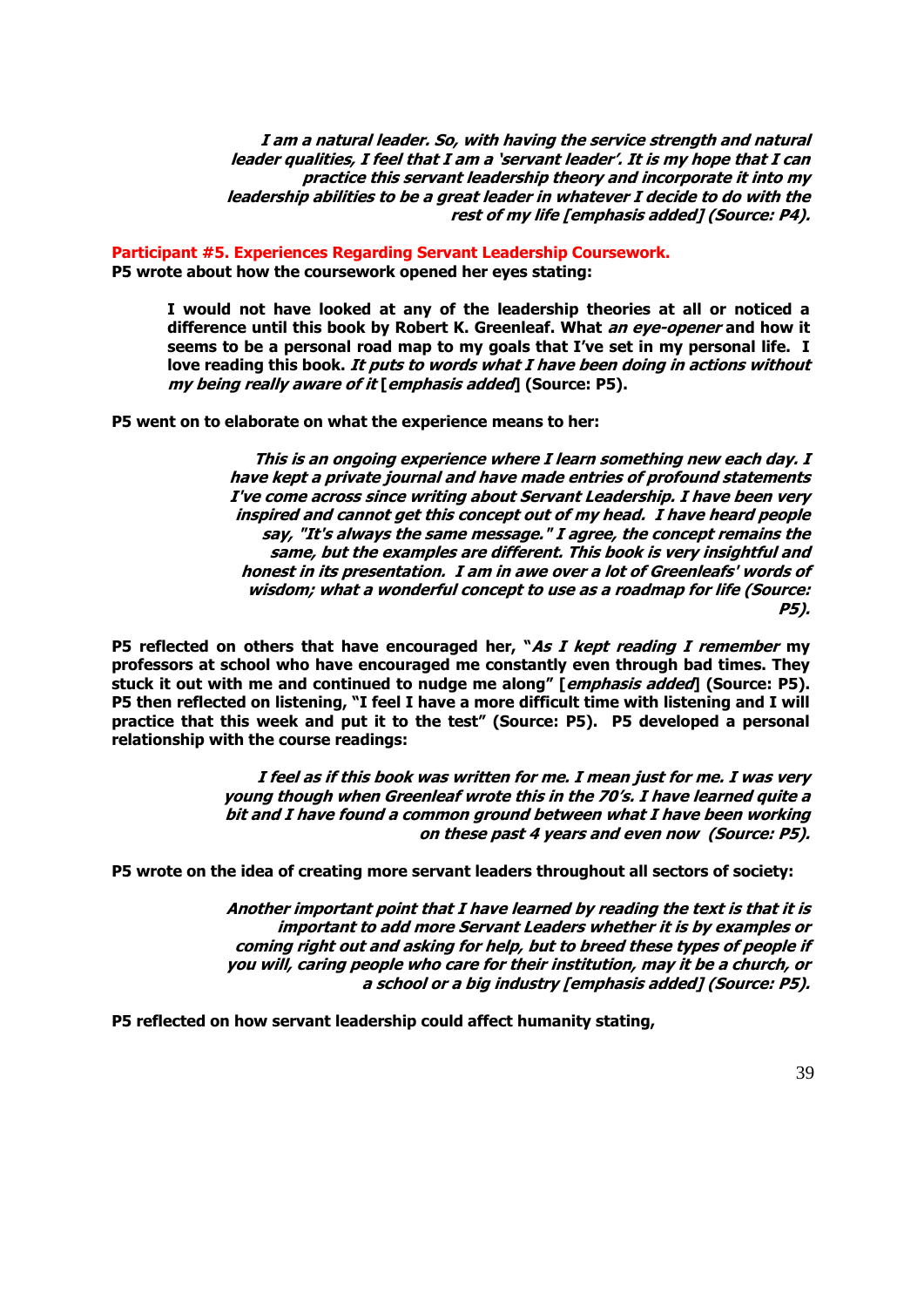**"I believe only then can things actually change for all humanity, when Servant Leadership comes to the forefront. Service is more important than being served and the new adage of, "Don't practice what you preach; just practice" (Source: P5).** 

**Impressions of servant leadership coursework.** 

**P5 wrote how the coursework affected her writing, "I have become more patient and understanding" (Source: P5). P5 went on to state that, "Servant Leadership has taught me to lead by example and I am forever thankful for it.** 

**I have been able to do many more things that I have never dreamed of doing" (Source: P5). P5 went on to compare learning about the theory to noticing pregnant women:** 

> **There are people out there that have understood this concept of servant leadership. This is my first experience with it and it is as if you are pregnant. All of a sudden, you notice the other entire pregnant woman around you (Source: P5).**

**P5 discussed what servant leadership means to her and how she shares her knowledge of servant leadership with others stating:** 

> **I am full of joy that such a program has been put in place even way back in the 70's. I just wish more people could know about this program. I have begun to share Servant Leadership with my administrator who seemed very interested and we practically read the book at the same time. I also have shared this information with students and received lots of positive interest. It is actually very exciting to be part of a trend that I hope will sweep the world (Source: P5).**

**P5 discussed how learning about servant leadership has allowed her to overcome past fears stating:**

> **I used to be afraid of leaders. They were authoritative and cold and unavailable and they absolutely scared me. I felt inferior and when I made a mistake I was afraid that I might lose my job. If I didn't do as they asked I would lose my job. Now I have renewed faith in great leadership and I will be looking for the roles and characteristics that servant leaders poses (Source: P5).**

**P5 discussed scrutinizing leaders and recommending servant leadership to them saying:** 

**Most definitely am I going to view a leader with more scrutiny that ever before. I may even make suggestions to read the book by Robert Greenleaf. I know my administrator is reading it and who knows, maybe he will be inclined to accept this new mind set and expand on it. It cannot harm the organization, it can only grow implementing this theory and if they like test it. What harm is there in doing that (Source: P5).**

**P5 went on to say:**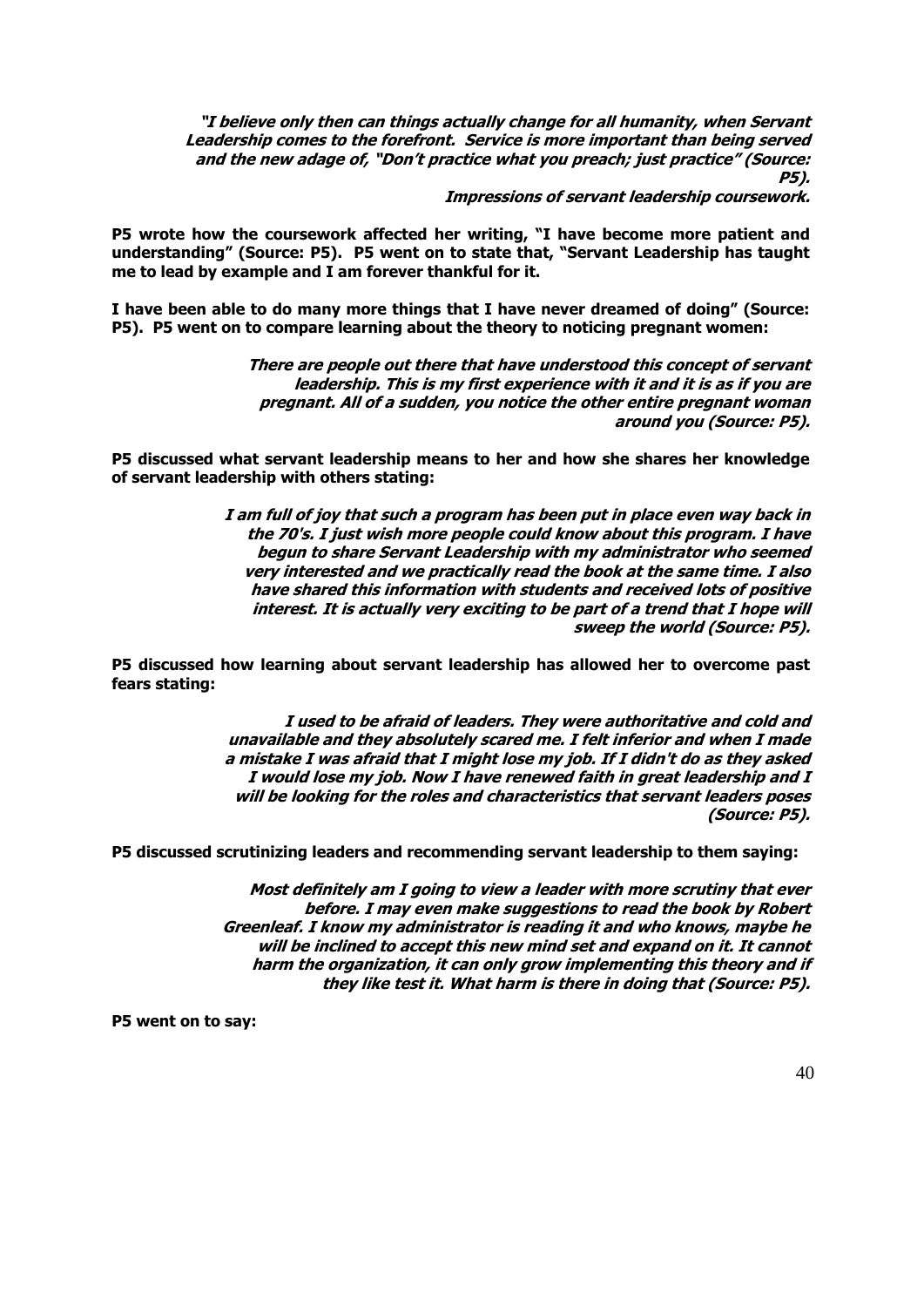**This class has inspired me to get out of my shell and work. Forget myself and give to those in need. I thrive on being able to help those, because once upon a time, I was in dire straits and I know what it means to rise above and fight for a better tomorrow. Only with servant leadership can this be done (Source: P5).**

**On being a servant leader, P5 stated, "Yes, I do see myself as a servant leader. Maybe not a leader with might and power, but rather lead by example, humility and honesty" [emphasis added] (Source: P5).**

# **Participant #6. Experiences Regarding Servant Leadership Coursework.**

**P6 discussed feelings that he had towards the readings of the course saying, "I much more enjoyed the first chapter of reading to the second but I also need to give the later more consideration as it's implication are extremely far reaching" (Source: P6). P6 went on to state that:** 

> **I would say that this point in my life, or service, is easier to relate to the core teachings of servant-leadership than its implications in the field. But I am excited to start implementing it into my current service as I just now begin. I had several odd reactions to this reading [emphasis added] (Source: P6).**

**In discovering humility in the writings, P6 stated:** 

**It all seemed simple however. As if I could grasp it but was unable to quite explain the structure. I came to the conclusion that it was beautifully simple though. I can only best describe what I understood to be as humble (Source: P6).**

**P6 reflected on the difficulty he had with grasping the concept of servant leadership saying, "It seems rather circular. Anyone can lead, and in the concept this should only strengthen the circle as a whole. Overall, quite beautiful, attainable, but difficult to grasp at first. Probably because I'm used to the pyramid structure" (Source: P6).P6 wrote about what the meaning meant to him and his feelings towards the characteristics of servant leadership:** 

> **I am continuing to love the readings. The 10 characteristics were beautiful and inspiring. It was nice to have more conceptual things to work on personally. Sometimes a lot of Greenleaf's writing flies over my head and feels like it doesn't relate to me, but things like these 10 characteristics are something I can ponder on and absorb into my life and feel out with all of my relationships and evaluate if I embody them. Though I guess it would have been nice to have a "and this is how you develop them" section but an entire book could serve that role much more effectively than a paragraph at the end of a list (Source: P6).**

**On the topic of love, P6 wrote, "I agreed as well that the corner stone of servant leadership is agapao love and the foundation is service" (Source: P6). P6 discovered something about himself:**

> 41 **[emphasis added] (Source: P6).I took the MBTI test online out of curiosity and found myself to be an introvert, this being said I have often wondered if I am qualified to fit as a servant leader because of this but this reading helped confirm the qualities I possess as indeed important to servant leaders**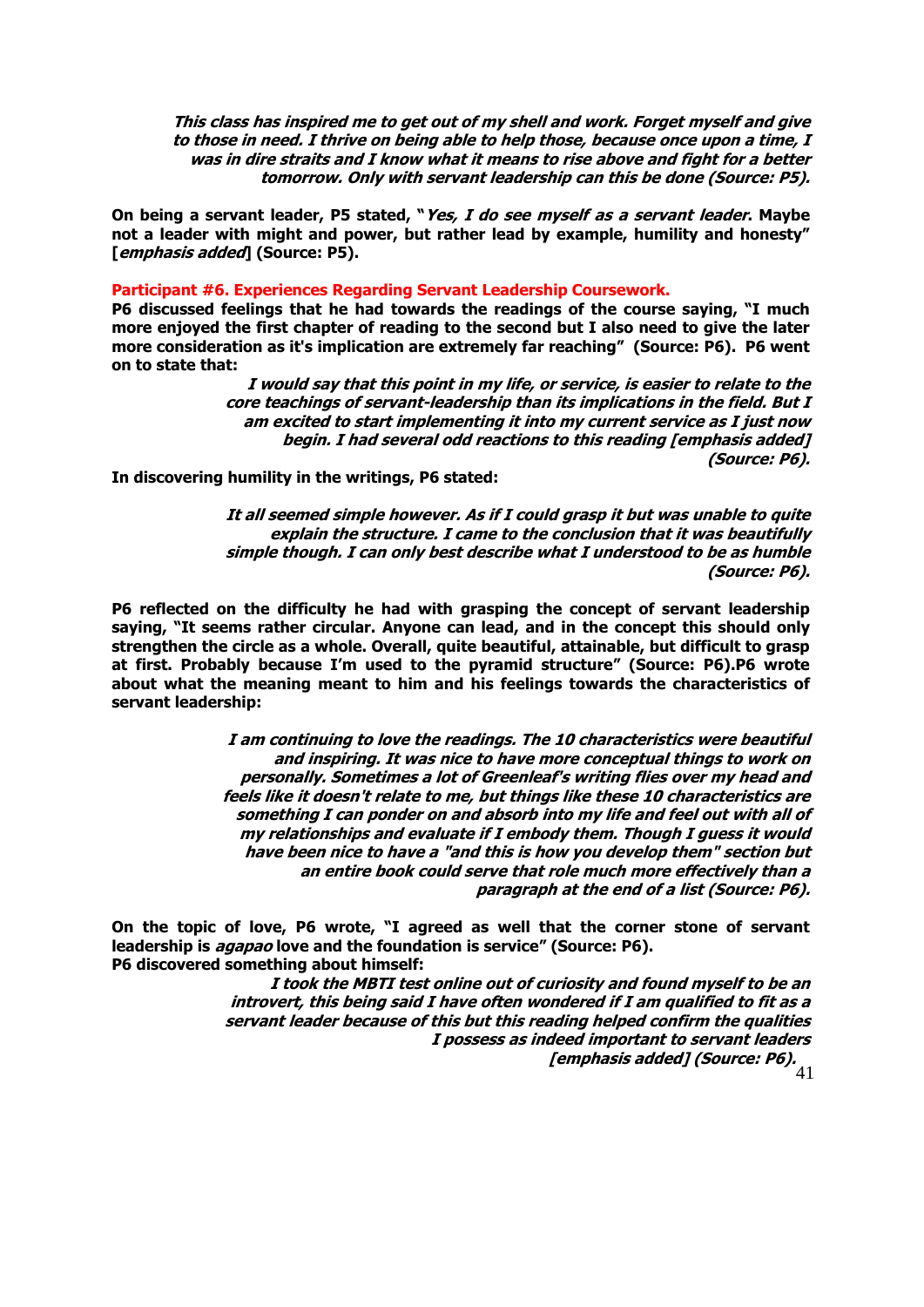#### **Impressions of Servant Leadership Coursework.**

**P6 discussed his personal views towards leadership and how they have changed:** 

**I now, after completing the course, have very positive feelings towards servant leadership. It has, even so early in my life, been monumental in shaping the way I perceive leadership and how I wish to treat others around me in any walk of life [emphasis added] (Source: P6).**

**P6 went on to say:**

**Before the readings of servant leadership I viewed leadership through a slightly "selfish" lens. This is not the selfish that is seen when one leads in order to gain at the expense of others. This is more of a self-focus, or determination based leadership (Source: P6).** 

**P6 then stated:** 

**The type of leader who sets an example, loves and understands others who have not accomplished what he has, but simply by being an example tells those whom he serves it is possible. I changed this outlook to still be an empowering, non-judgmental leadership, but rather it turned from being an inward journey that affects others simply by existing into an inward moral journey that pours out love onto those around (Source: P6).**

**P6 wrote about the coursework's influence on his view of the role of a leader saying: It has affected my view of the role of a leader greatly.**

> **I now feel I understand and appreciate much better the role of a leader, how a leader is to be always, and how that can positively affect those whom the leader serves [emphasis added] (Source: P6).**

**Discussing the characteristics of leadership, P6 wrote:** 

**I feel as if this course has opened my eyes to characteristics of a leader that I previously had never thought were there. It has helped me understand how I always felt a leader should act and what attributes they should embody and strive for. I guess this course helped me understand the essence of a leader that I felt was there but now see much more clearly [emphasis added] (Source: P6). On being a servant leader, P6 stated:** 

> **I now see how I, and really anybody, can be a leader. Whereas before I may have lacked the confidence that I possessed the qualities of a leader. But now I feel as if a leader needs only to have love. And I can possess that for people. After that I need to simply give my service to them unconditionally. By doing this I hope to empower those that I love unconditionally so that they may nurture the best qualities within themselves [emphasis added] (Source: P6).**

# **DISCUSSION**

**The experiences throughout this 15-week servant leadership course varied for each participant. At different times throughout the 15-weeks, each participant had personal reflections of themselves and others, leading to personal questions regarding leaders and leadership.**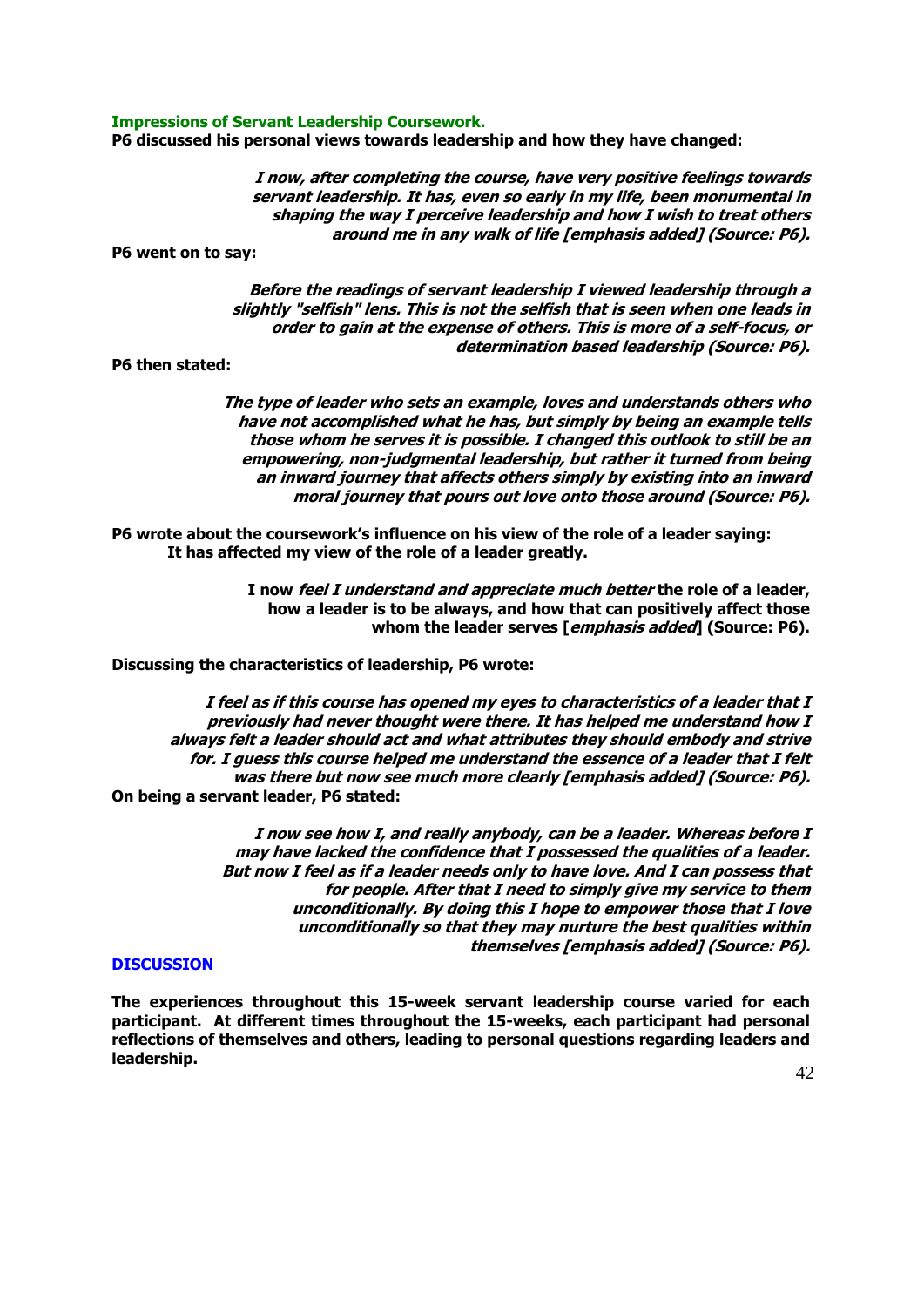**The participant's weekly reflections included rhetorical and hypothetical questions surrounding leaders and leadership in their own lives and society in general. This finding shows that the servant leadership coursework influenced each student to reflect upon his or her prior experiences with leadership.** 

**Overall, participating in the course on servant leadership reinforced the idea that this was the type of leader each student aspired to become in the future. Though the impressions varied for each participant, the coursework influenced their view of leadership.** 

**The coursework put into words what some said they already knew in their heart, but did not know how to express. This finding goes to the core of what Greenleaf (1977, 2002) said was a "natural feeling that one wants to serve, to serve first" (p. 27). It is this natural feeling of a desire to serve that brings the emergency services professional to the career field (Salka & Neville, 2004). This finding also supports that the idea that the attributes of servant leadership share commonalities to the emergency services profession (Carter, 2007).** 

**The course used in this study was a distance-learning course where students learned independently instead of a group class wherein groupthink and "warm feelings" made everyone uncritically buy in. The findings of this study demonstrated that independent learning through a distance-learning interface course design did not eliminate the real human dimensions of learning servant leadership out of the learning experience.** 

**The subjects for this study were fulltime undergraduate college students majoring in emergency services who had never served as emergency services professionals. Thus, they did not overtly connect servant leadership with the emergency services.** 

**A future recommendation for research involves repeating this qualitative case study with emergency services professionals to explore how they connect servant leadership to the emergency services leader.** 

# **BIODADATA and CONTACT ADDRESSE of the AUTHOR**



**Dr. Eric James RUSSELL serves as an assistant professor, with Utah Valley University's Department of Emergency Services. Dr. Russell's formal education consists of a Doctor of Education in Organizational Leadership-Instructional Leadership and a Master of Science-Executive Fire Service Leadership from Grand Canyon University. Dr. Russell is an author and researcher in the field of servant leadership within the emergency services and a subject matter expert and consultant in aviation fire and rescue services. Dr. Russell is also a contributing editor** 

**for the Aviation Fire Journal and a retired Department of the Air Force Fire and Emergency Services Captain.**

**Eric James RUSSELL Utah Valley University 3131 Mike Jense Parkway Provo, Utah 84060, USA Phone: 1-(801)-309-6566 Email: [eric.russell@uvu.edu](mailto:eric.russell@uvu.edu)**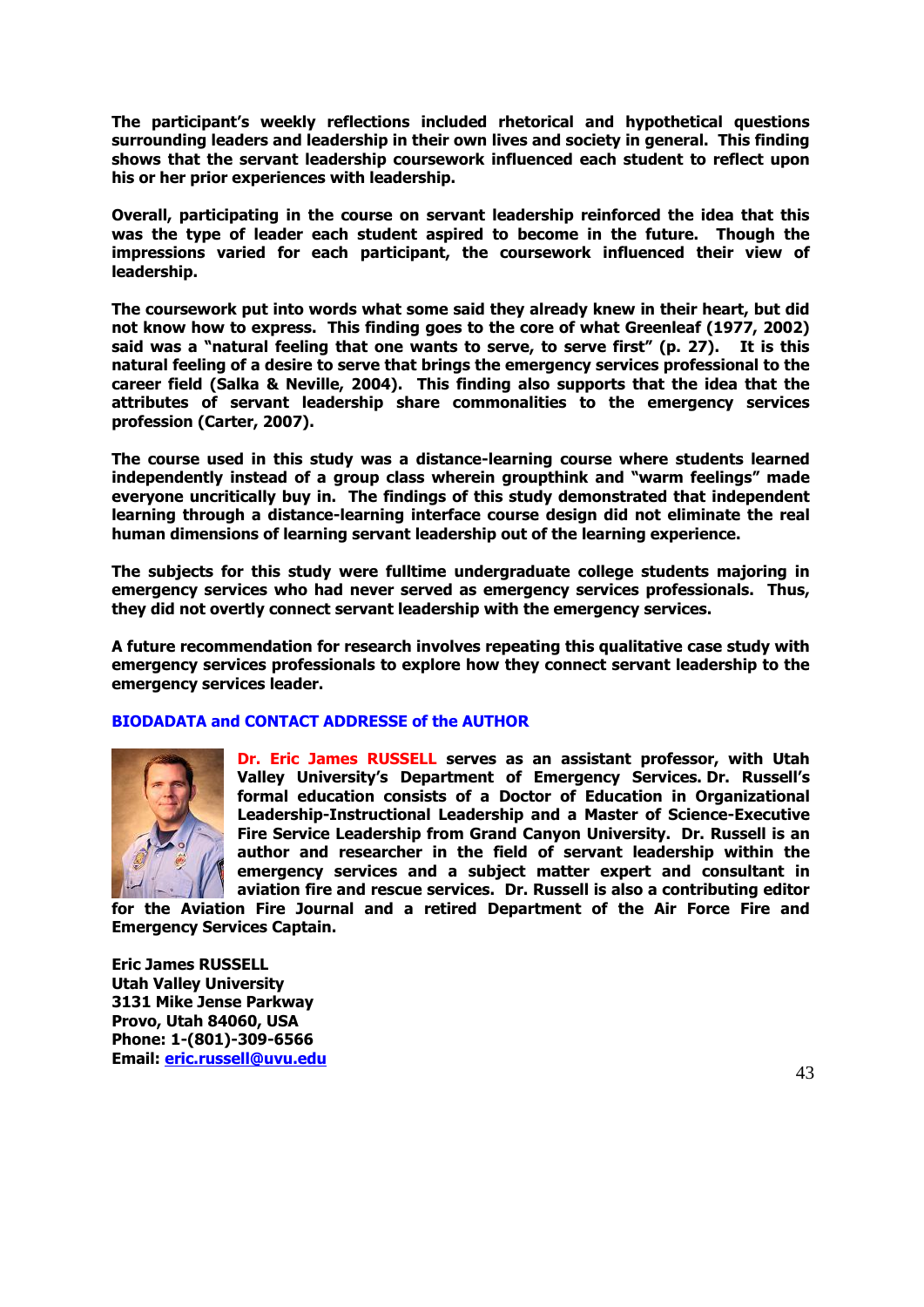# **REFERENCES**

**Anglin, G. (2001). Company officer training and development-maintaining consistency in a dynamic environment. Executive Fire Officer Program. Emmetsburg, MD: National Fire Academy.**

**Bell, M., & Habel, S. (2009). Coaching for a vision for leadership: Oh the places we'll go And the things we can think. International Journal of Reality Therapy, 29(1), 18-23.**

**Bloom, B., & Krathwohl, D. (1984). Taxonomy of educational objectives.** 

**Handbook 1. cognitive domain. New York: Addison-Wesley.Caldwell, C., Davis, B., & Devine, J. (2009). Trust, faith, and betrayal: Insights from management for the wise believer. Journal of Business Ethics, 89(1), 103–114.**

**Caldwell, C. & Hayes, L. (2007). Leadership, trustworthiness, and the mediating lens. The Journal of Management Development, 26(3), 261–274.**

**Camic, P., Rhodes, J., & Yardley, L. (2003). Naming the stars: Integrating qualitative methods into psychological research. In Camic, P., Rhodes, J., & Yardley, L. (Ed.), Qualitative research in psychology: Expanding perspectives in methodology and design. Washington D. C.: American Psychological Association.** 

**Carter, H. (2007). Approaches to leadership: The application of theory to the Development of a fire service-specific leadership style. International Fire Service Journal of Leadership and Management, 1(1), 27-37.**

**Day, C. (2004). The passion of successful leadership. School Leadership and Management, 24(4), 425-437.**

**Fleming, R. (2010). Effective fire and emergency services administration. Tulsa, OK: PennWell.** 

**Greenleaf, R. (1970). The servant as a leader. Indianapolis, IN: Greenleaf Center.**

**Greenleaf, R. (1977, 2002). Servant-leadership: A journey into the nature of legitimate power and greatness. Mahwah, NJ: Paulist Press.** 

**Hayes, M., & Comer, M. (2010). Start with humility: Lessons from America's quiet CEOs On how to build trust and inspire others. Indianapolis, IA: Greenleaf Center for Servant Leadership.** 

**Kirschman, E. (2004). I love a firefighter: What every family needs to know. New York, NY: Guilford Press.** 

**Klinoff, R. (2012). Introduction to fire protection. Clifton Park, NY: Delmar.** 

**Lasky, R. (2006). Pride and ownership: A firefighter's love for the job. Tulsa, OK: PennWell.** 

**Mills, C. (1959, 2000). The sociological imagination. New York, NY: Oxford.**